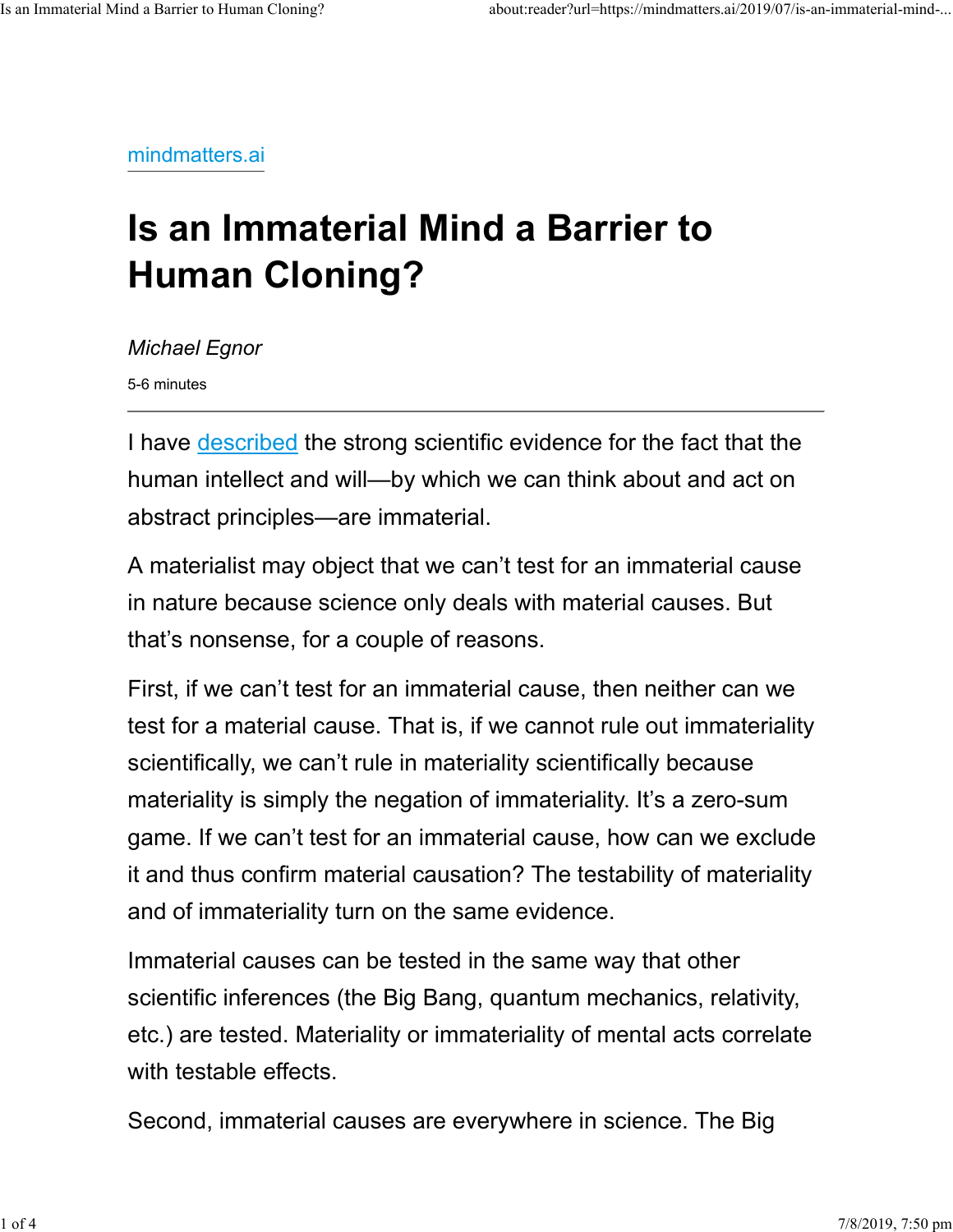Bang singularity was immaterial by definition. Quantum mechanics is permeated with spooky immateriality causality—the observer effect, collapse of the quantum waveform, quantum entanglement, etc. And the mathematics that underlies nearly all of physics is immaterial. Newton's laws and Einstein's tensor equations are immaterial concepts, not material objects. Science is saturated with immaterial inferences and causes.

Given that materiality and immateriality are testable and that inference to immateriality is a cornerstone of modern science, interesting—and sharply contrasting—predictions of the materialist and the immaterialist theories of mind ensue that are rather easily testable. They are being tested now.

The test is this: is human cloning (i.e. the production by artificial means of a rational human being) possible?

The logic is simple. If abstract thought arises from the material brain, then it should be possible to clone a rational human being by material means. Cloning of non-human (i.e. wholly material) animals has been done countless times and is now almost routine. If man is wholly material and if abstract thought is merely a material power of the mind, then cloning a human being with the capacity for abstract thought is possible and ought to be achievable. After all, it is the *matter* that is cloned. If man is wholly matter and the cloning is done properly, we ought to be able to manufacture a rational man out of matter.

On the other hand, if the human intellect and will are immaterial, a rational man cannot be cloned, because the immaterial power of the mind does not arise from matter and thus cannot be created merely by making a material copy. The power of abstract thought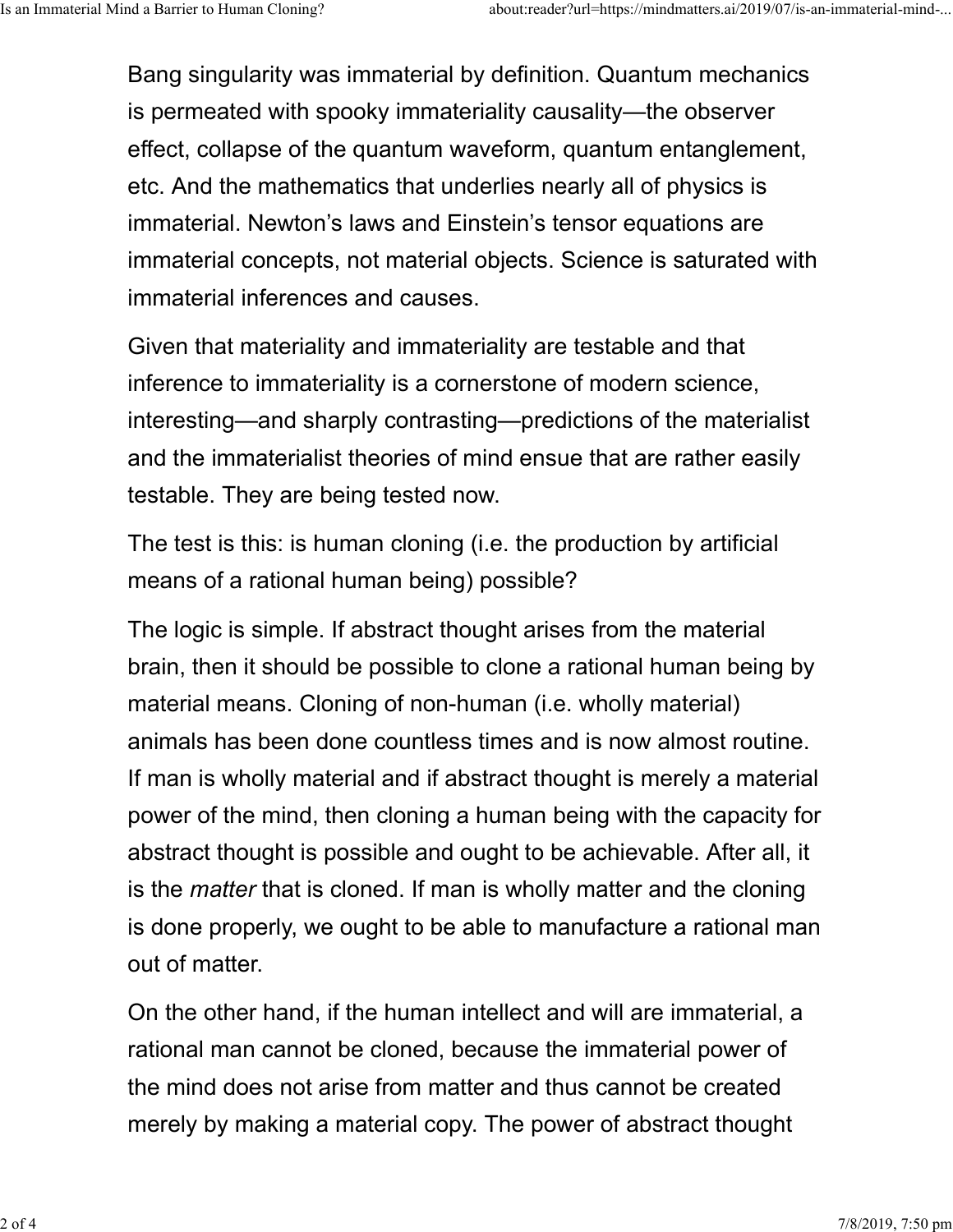does not arise from DNA or protein or any matter that can be duplicated. In the immaterialist view, more than matter is needed to make a man.

It is worth noting that the evidence to date strongly supports the immaterialist view: human cloning has thus far been a scientific dead end. Despite claims to have produced cloned human embryos by somatic cell nuclear transfer, the gestation of humans with growth to rational adulthood (i.e. humans capable of rational thought) has never been achieved.

That is not only strange but very much unexpected, given the enthusiasm for human cloning that followed upon the early successes with animal cloning. It is particularly strange given the fact that, biologically, human beings share much in common with animals. We are constantly hearing the claim.

Yet if man is nothing more than an animal, why can't he be cloned? Plants are routinely cloned. Countless animals have been cloned and nurtured to adulthood from adult cells, including sheep, mice, rabbits, horses and donkeys, pigs, goats, cattle and non-human primates. Why not man?

The ability to clone a rational man is a straightforward prediction of the materialist view of man, and the *inability* to clone a rational man is a straightforward prediction of the immaterialist view.

So far, the evidence—the peculiar and intractable inability to clone rational humans, despite the remarkable success of cloning of nonhuman animals—clearly favors the immaterialist view.

—

*Also by Michael Egnor on the immaterial mind:*